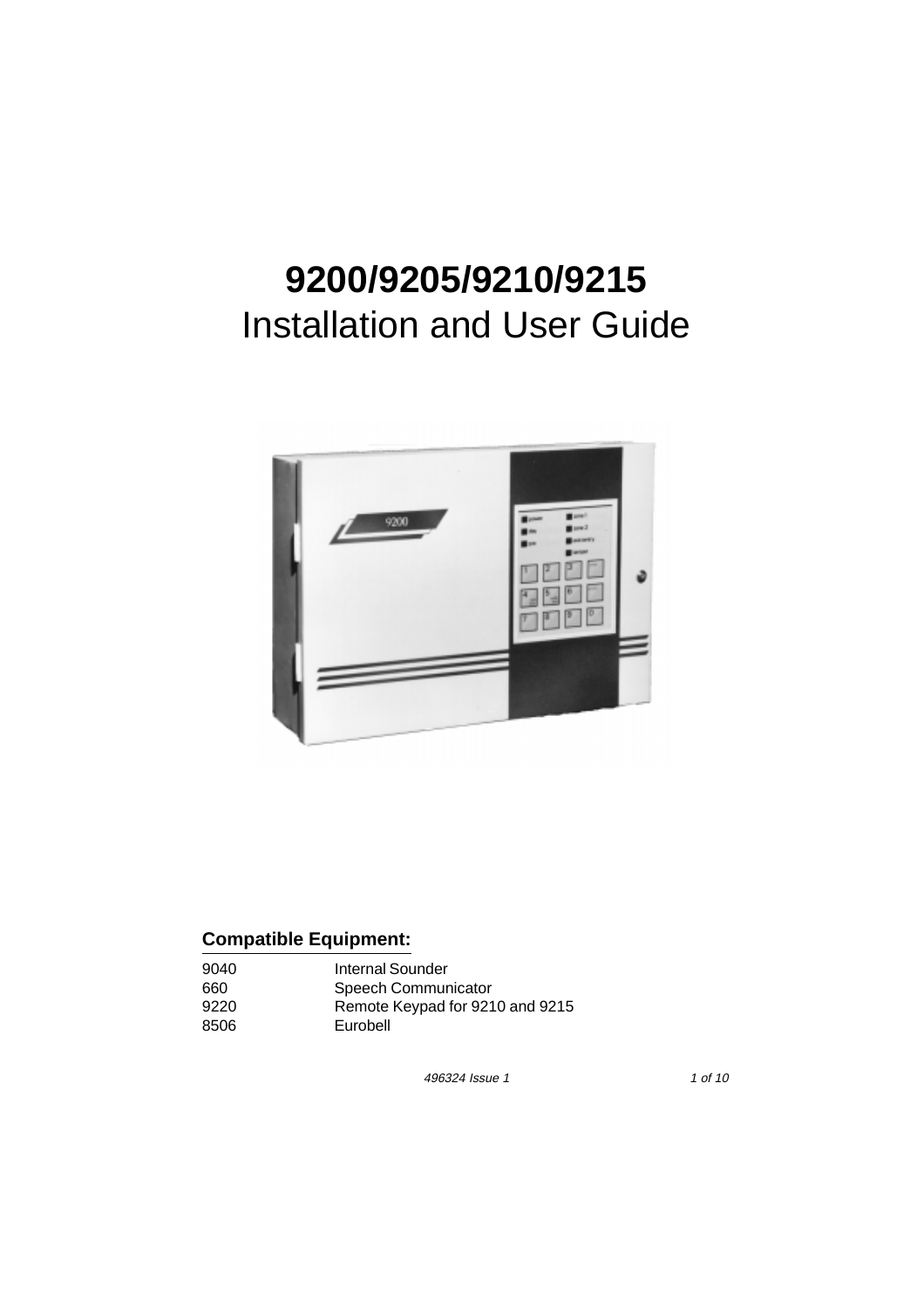# **Introduction**

The 9200 series comprises four variants of a common circuit design. All variants are microprocessor based, and programmed using a membrane type keypad. A standard 12" x 9" x 3" metal enclosure houses the main PCB, power supply and stand-by battery.

The variants are:

| 9200 | Basic unit with integral keypad and internal sounder.                                   |
|------|-----------------------------------------------------------------------------------------|
| 9210 | Basic unit with remote keypad but no internal sounder.                                  |
| 9205 | Control panel with digital communicator, integral keypad<br>and internal sounder.       |
| 9215 | Control panel with digital communicator, with remote<br>keypad and no internal sounder. |

Note: This series of panels can only connect to one keypad, either on board or as a remote keypad.

All versions comply with BS4743 Parts 1 and 2.

## **S.A. Bell Connection**

All variants provide 4 terminals for connection to an S.A. Bell Module. These are:

- 1. + TRIG, hold off supply.
- 2. TRIG, trigger to bell.
- 3. OV, hold off supply.
- 4. TR, VE tamper return from module.

Note:

1. If no S.A. Bell Module is fitted, S.A. terminals 0V and TR (tamper return) should be linked.

2. Strobe can be connected through Alarm relay.

2 of 10 496324 Issue 1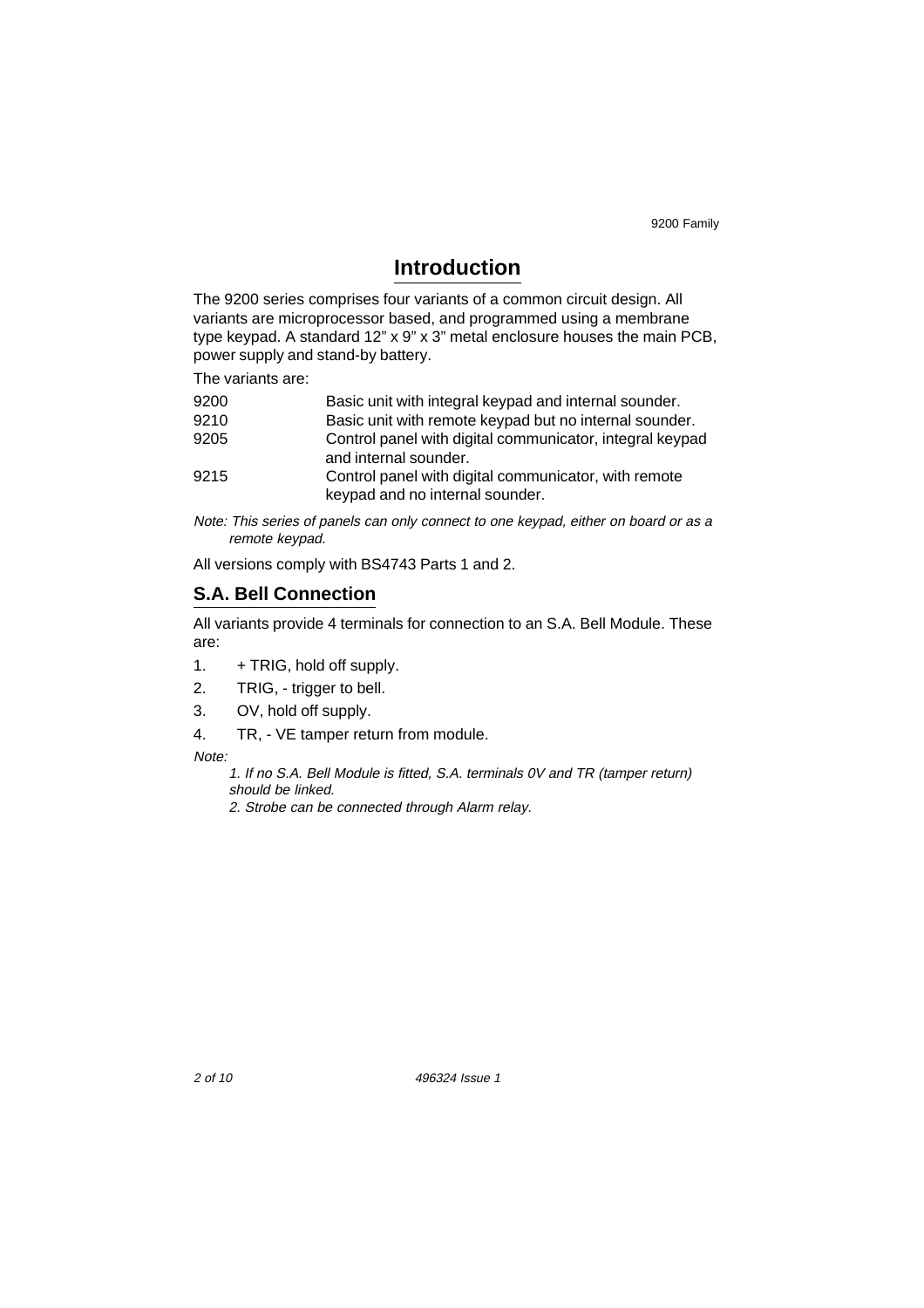

**9200** 



496324 Issue 1 3 of 10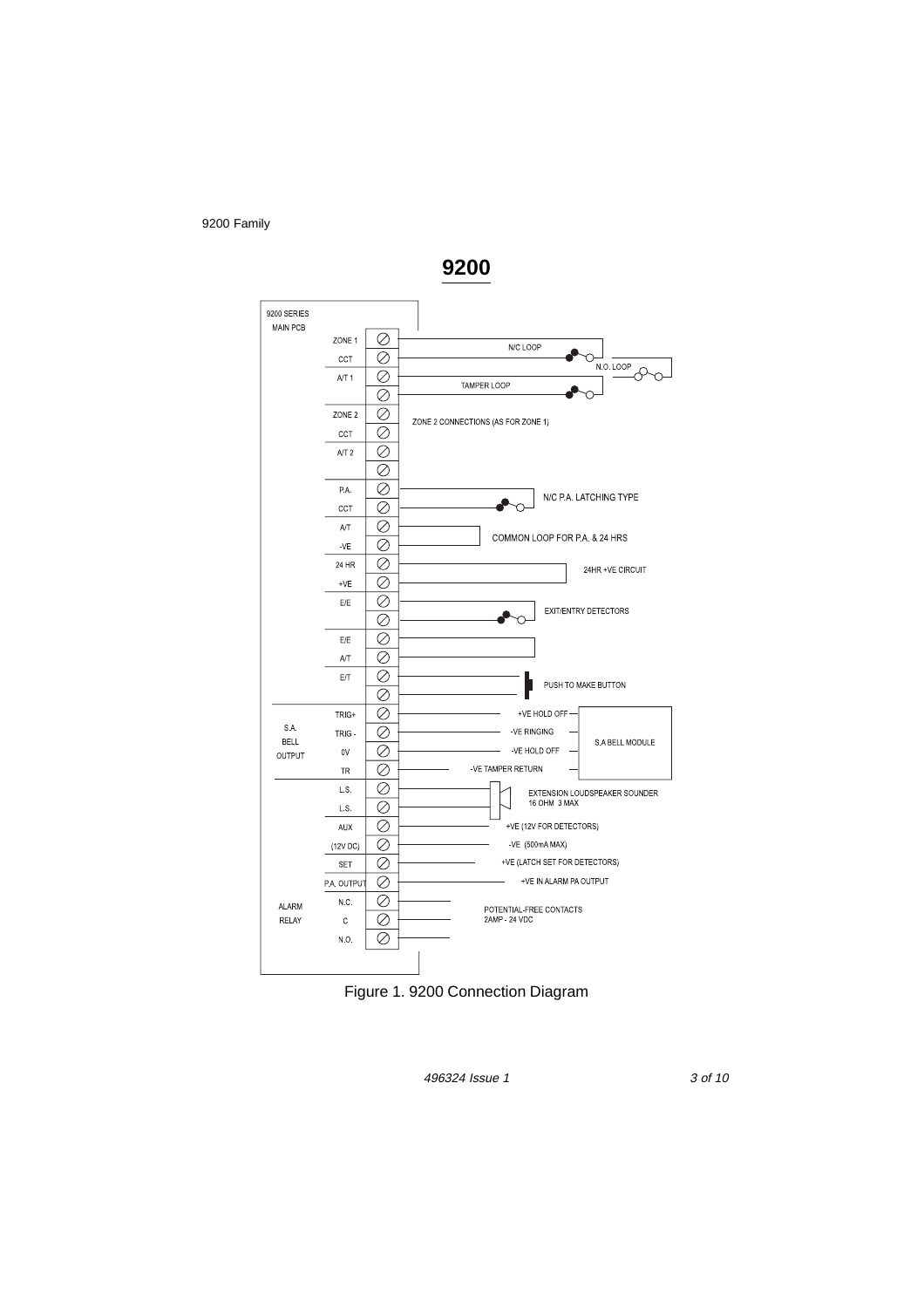

**9205** 

Figure 2. 9205 Connection Diagram

# **921O**

The 9210 is the standard remote keypad variant. Figure 3 shows the control panel connections.

4 of 10

496324 Issue 1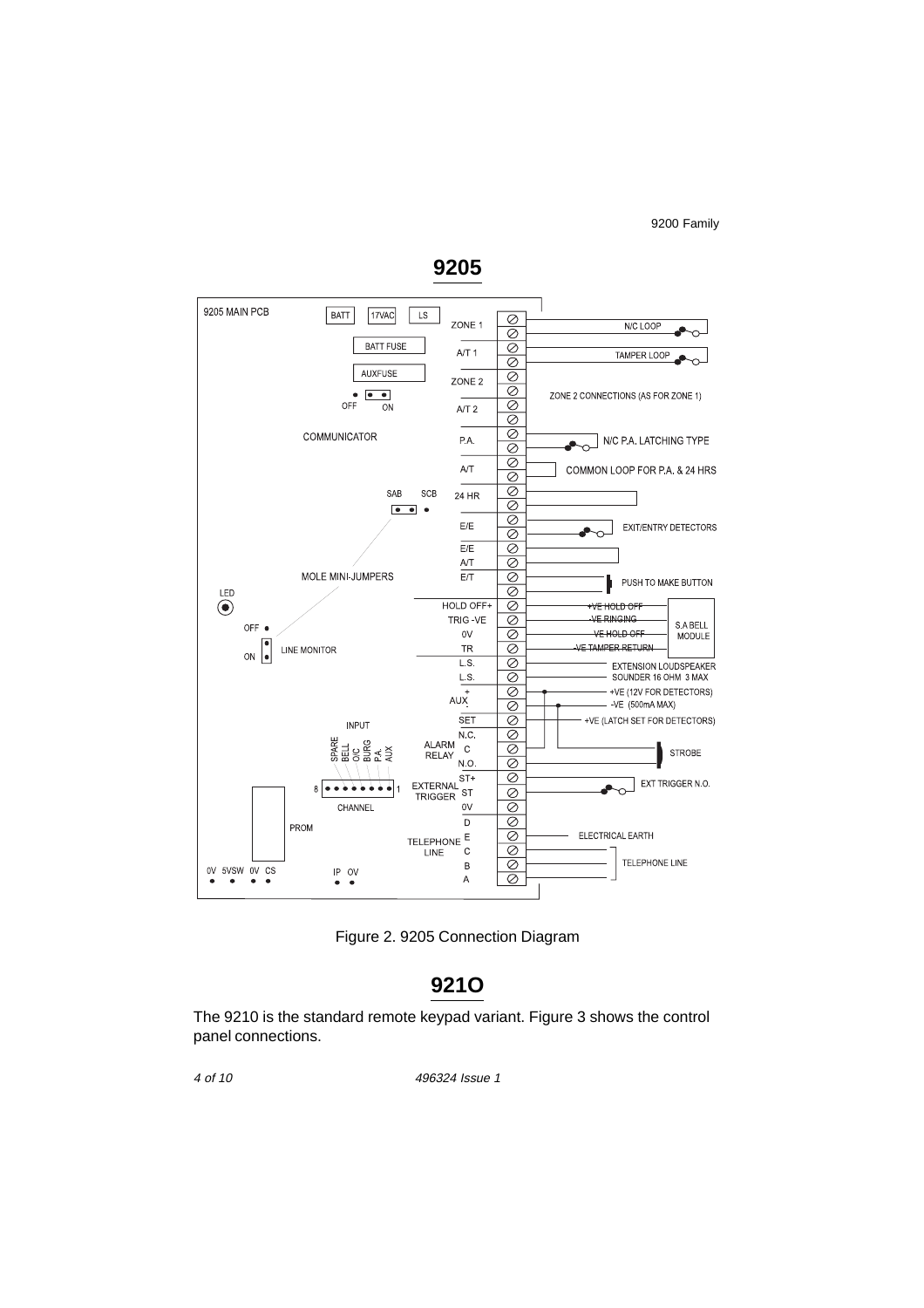

#### Figure 3. 9210 Connections

Note: This control panel does not include an internal loudspeaker and therefore a remote speaker unit must be installed (Part No. 9040).

496324 Issue 1

5 of 10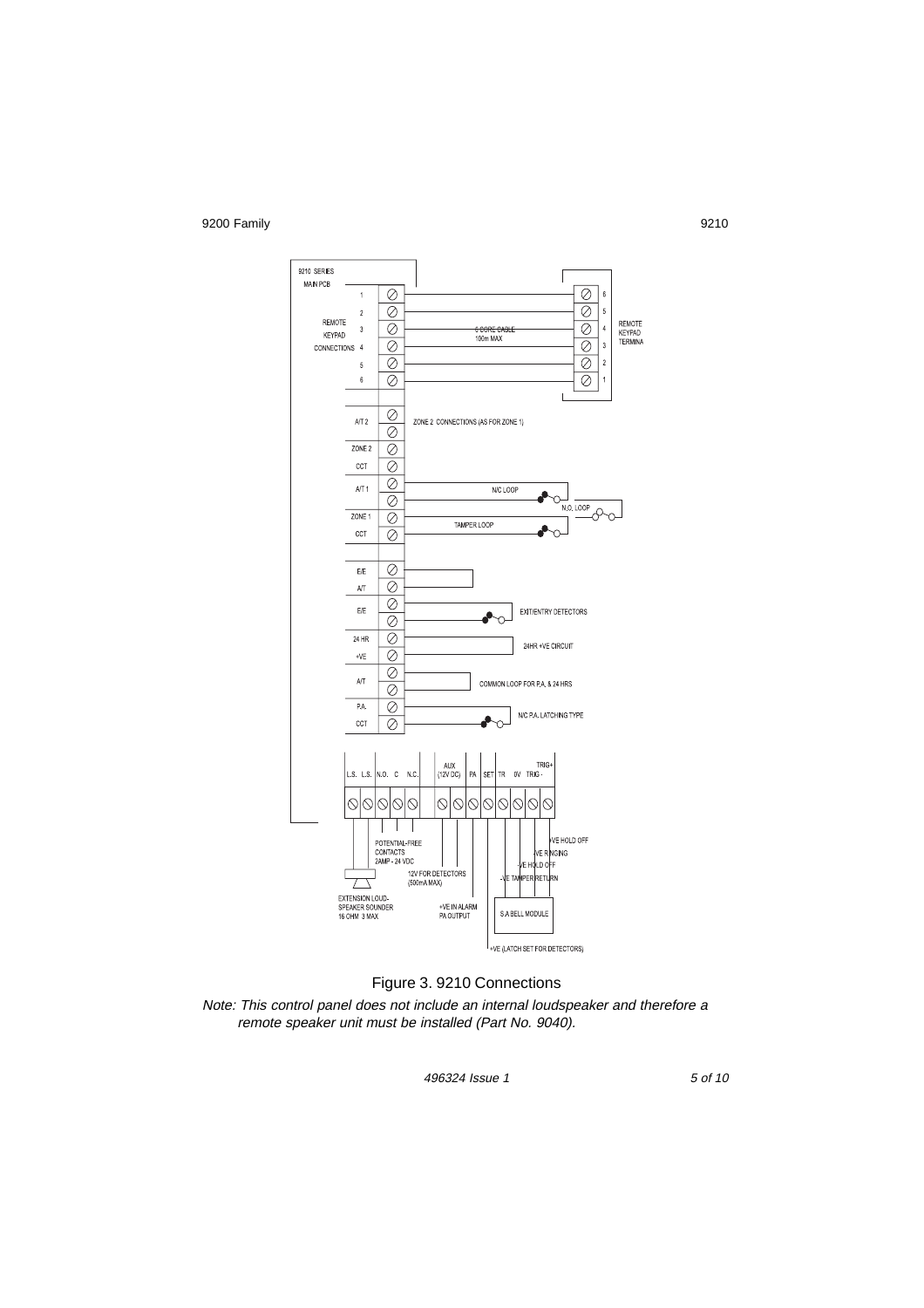Figure 4 shows the keypad connections. Use 6 core cable (100m max) to connect to the main control box.



Figure 4. Keypad connections

The keypad contains:

- a) An NVM (nonvolatile memory) chip which retains the programmed information in the event of a total power failure.
- b) A small piezo buzzer to give out keypress bleeps and exit entry tones.
- Note: The polycarbonate version has a keyboard which is illuminated when the first number of the access code is pressed

6 of 10 496324 Issue 1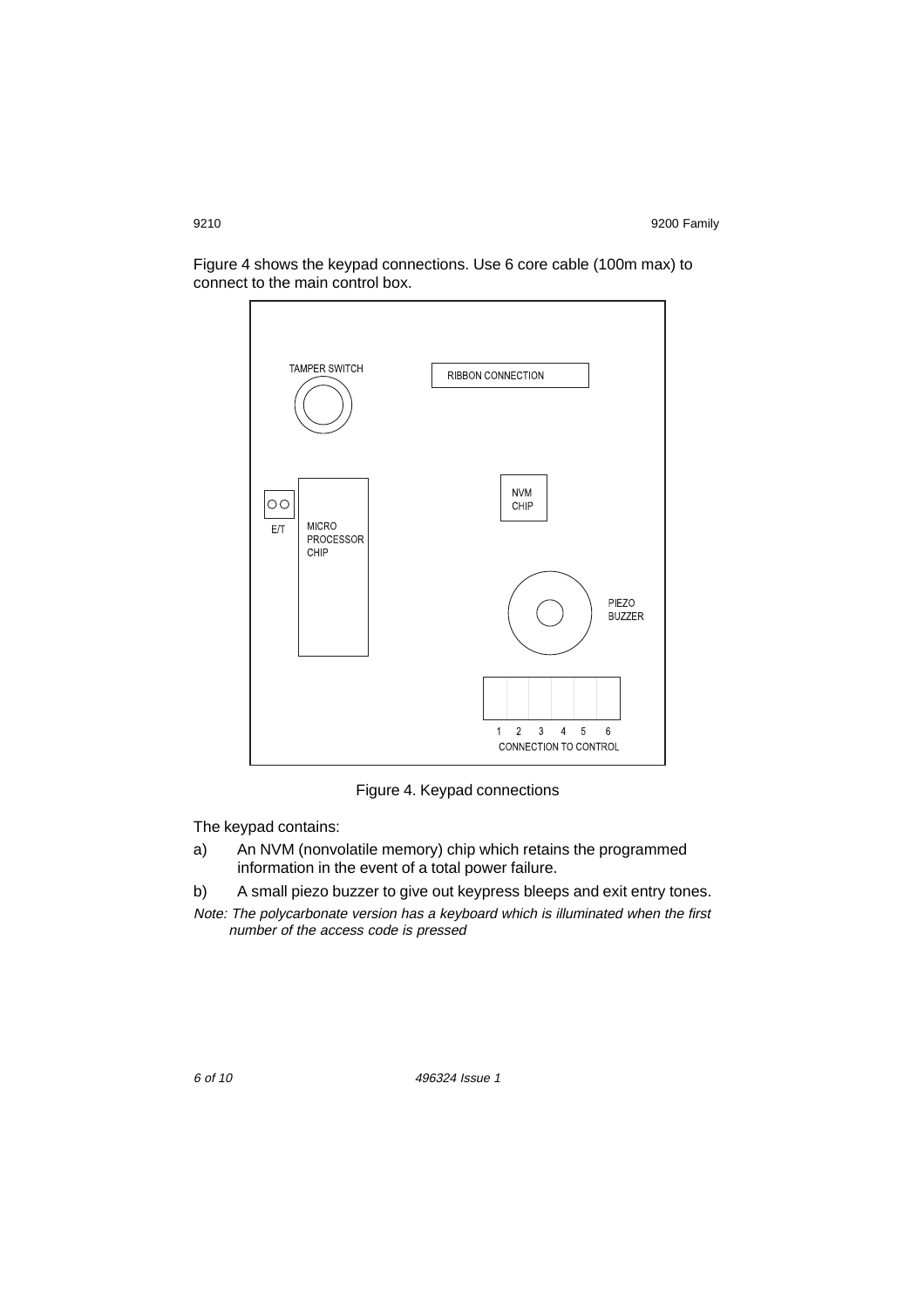

Figure 5. 9215 Connections

496324 Issue 1

7 of 10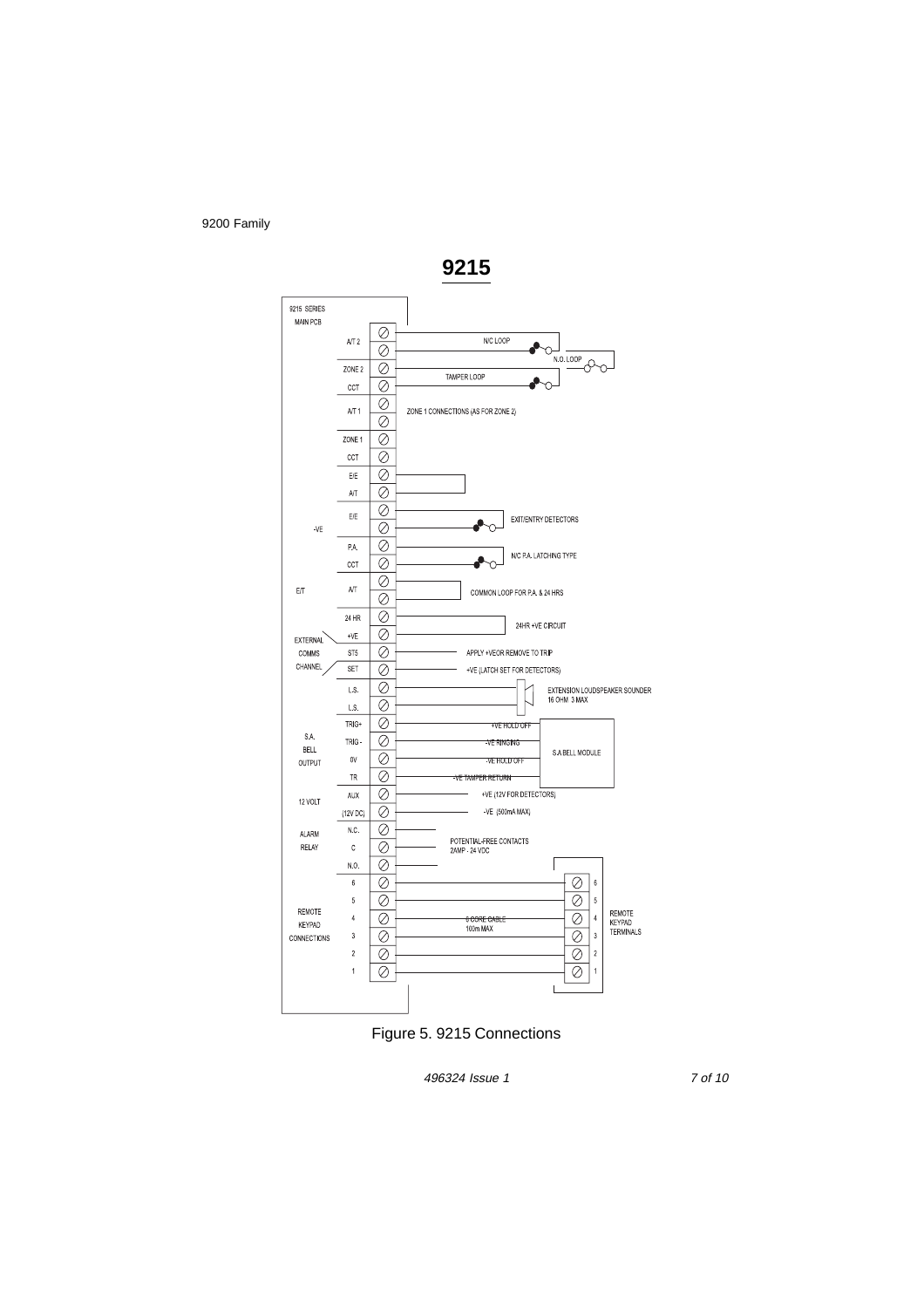# **Communicator**

Connect the communicator to the telephone line using the 5 way terminal block provided on 9210 and 9215. The connections are marked:

- A BT line
- B BT line
- Bell Suppression C
- D Not Used
- E Electrical Earth

An external trigger is provided marked ST5. a +VE is required to initiate this channel.

The alarm and P.A. triggers are built-in and are dedicated channels 2 & 3. The communicator section has an integral 24 hour line monitor. If the BT line voltage falls below 2.4V the 'Tamper LED' will flash. This does not prevent the control panel being armed but in the event of an alarm occurring any bell delay which has been selected will be overridden.

The line monitor 'on-off' selection pins are located adjacent to the microprocessor. This allows the installer to isolate the line monitor when no BT line is available.

The communicator requires a programmed "prom" which is blown on the 7100 programmer. It is important that the channel inputs are programmed for +VE applied and latched as the P.A. and intruder channels are dedicated to the communicator from the control section.

Note: When inserting the 'PROM' remove all power from the control panel. Make sure you fit the PROM the correct way round: white spot to white spot.

# **PROGRAMMING**

## **Initial Power Up**

- 1. Close up control panel.
- 2. Power up mains supply first.
- 3. Key In 1,2,3,4.
- 4. Key In 0 Enter 7890.
- Note: Ensure the lid is open (models 9200 and 9205) or the keypad cover is open (model 9210 and 9215) during programming commands are not accepted unless the lid/cover anti-tamper circuit is open. The following commands are verified by two short bleeps to confirm that a command has been accepted.

8 of 10 496324 Issue 1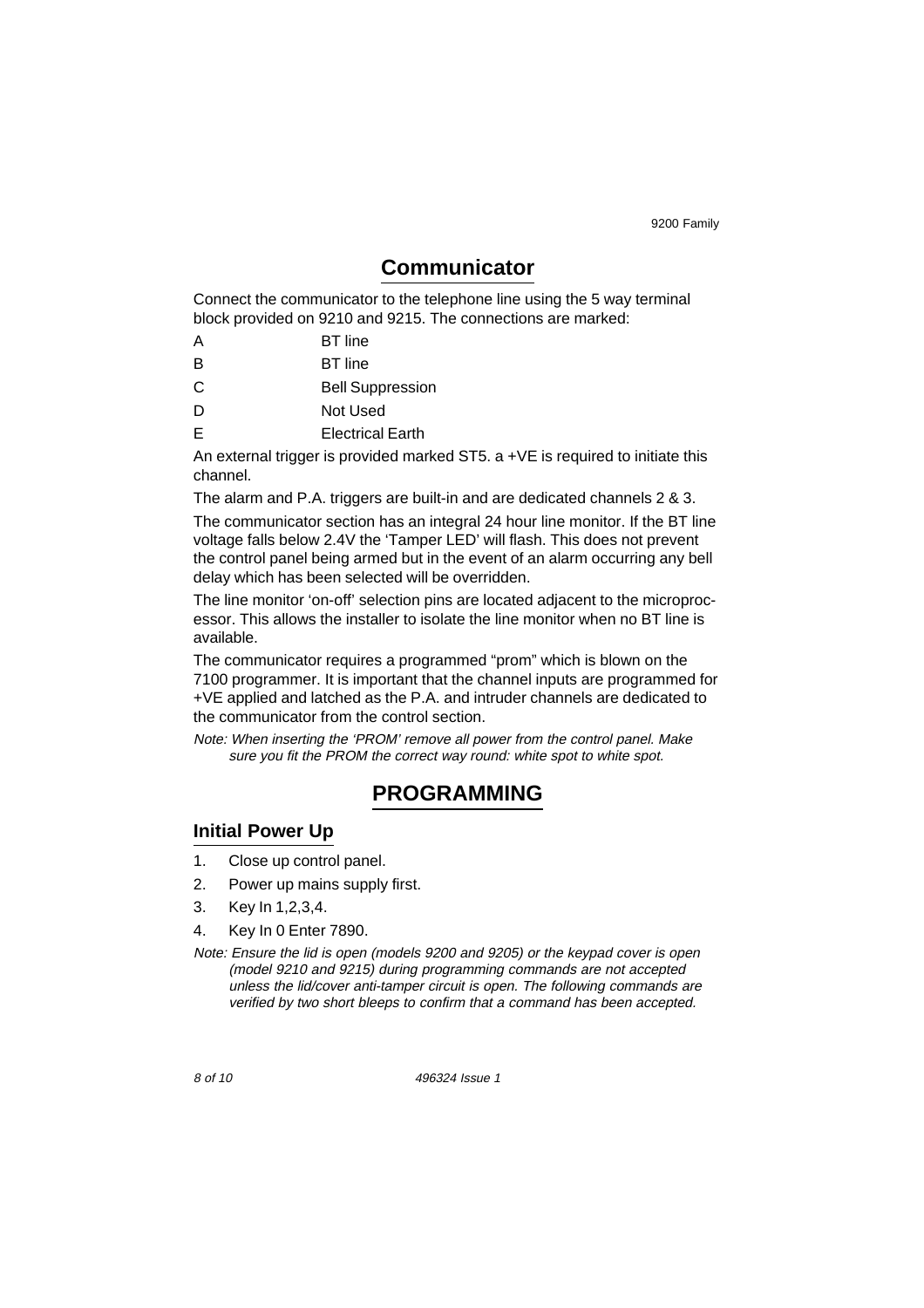9200 Family **Return to Factory Defaults Return to Factory Defaults** 

# **Return to Factory Defaults**

In the event of either an end user misplacing his/her access code or if the memory becomes corrupt you should carry out the following procedure:

- 1. Power down control panel both battery and mains.
- 2. Remove the NVM chip.

Note: On 9210 or 9215 this is located in the remote keypad.

- 3. Power up control panel.
- 4. Key in 1234.
- 5. Key in 0 enter 7890.
- 6. Refit NVM chip and reprogram panel.

# **Engineering Program Commands**

| To change:            | Key-in     | Followed by + ENTER | <b>Default</b> |
|-----------------------|------------|---------------------|----------------|
| <b>Engineer Code</b>  | $20$ enter | new code (4 digits) | 7890           |
| <b>Customer Code</b>  | 21 ENTER   | new code (4 digits) | 1234           |
| Silent PA             | 30 ENTER   | $0 = No$            |                |
|                       |            | $1 = Yes$           | V              |
| <b>Engineer Reset</b> | 32 ENTER   | $0 = No$            |                |
|                       |            | $1 = Yes$           |                |
| Zone 2 Entry Route    | 36 ENTER   | $0 = No$            |                |
|                       |            | $1 = Yes$           |                |
| Auto Re-Arm           | 40 ENTER   | $0 =$ Never rearm   |                |
|                       |            | $1 =$ Never         |                |
|                       |            | $2 =$ Once          |                |
|                       |            | $3 = Twice$         |                |
|                       |            | $4 =$ Three times   |                |
|                       |            | $5 = Four times$    |                |
|                       |            | $6 = Five \times$   |                |
|                       |            | $7 = Six times$     |                |
|                       |            | 8 = Always          |                |
| <b>Bell Delay</b>     | 41 ENTER   | $1 = Nil$           |                |
|                       |            | $2 = 1.5$ minutes   |                |
|                       |            | $3 = 3$ minutes     |                |
|                       |            | $4 = 5$ minutes     |                |
|                       |            | $5 = 10$ minutes    |                |
|                       |            | $6 = 15$ minutes    |                |
|                       |            | $7 = 20$ minutes    |                |
|                       |            | $8 =$ Endless       |                |
| <b>Bell Time</b>      | 42 ENTER   | see command 41      | <b>Endless</b> |

496324 Issue 1 9 of 10